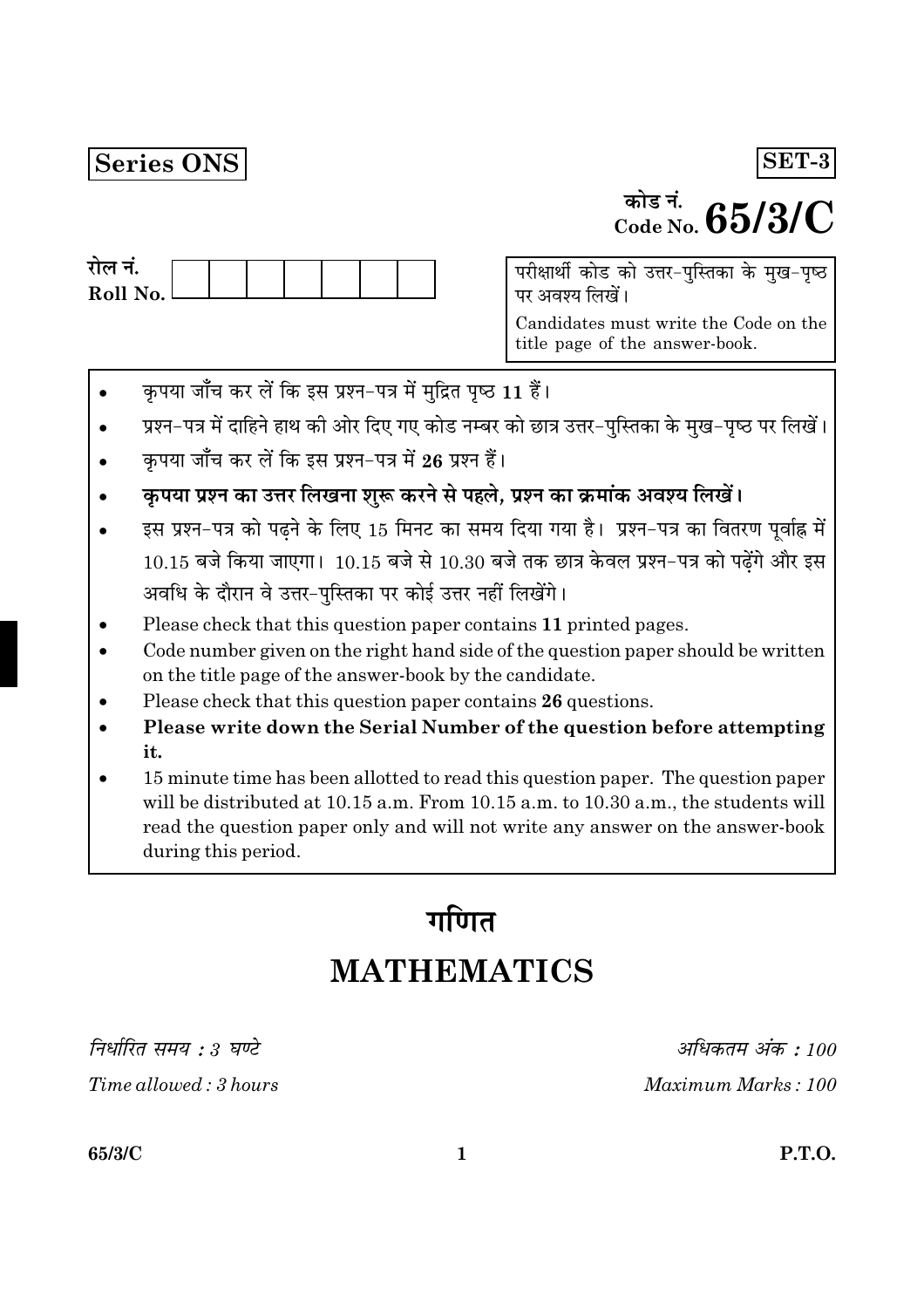#### सामान्य निर्देश :

- सभी प्रश्न अनिवार्य हैं।  $(i)$
- कपया जाँच कर लें कि इस प्रश्न-पत्र में 26 प्रश्न हैं।  $(ii)$
- (iii) खण्ड अ के प्रश्न 1 6 तक अति लघु-उत्तर वाले प्रश्न हैं और प्रत्येक प्रश्न के लिए 1 अंक निर्धारित है।
- (iv) खण्ड ब के प्रश्न 7 19 तक दीर्घ-उत्तर I प्रकार के प्रश्न हैं और प्रत्येक प्रश्न के लिए 4 अंक निर्धारित हैं।
- खण्ड स के प्रश्न 20 26 तक दीर्घ-उत्तर II प्रकार के प्रश्न हैं और प्रत्येक प्रश्न के लिए 6 अंक  $(v)$ निर्धारित हैं।
- (vi) उत्तर लिखना प्रारम्भ करने से पहले कपया प्रश्न का क्रमांक अवश्य लिखिए।

#### **General Instructions:**

- $(i)$ All questions are compulsory.
- (ii) Please check that this question paper contains  $26$  questions.
- (iii) Questions  $1 6$  in Section A are very short-answer type questions carrying 1 mark each.
- (iv) Questions 7 19 in Section B are long-answer I type questions carrying 4 marks  $\epsilon$  *each*
- Questions 20 26 in Section C are long-answer  $II$  type questions carrying 6 marks  $(v)$  $each$ .
- (vi) Please write down the serial number of the question before attempting it.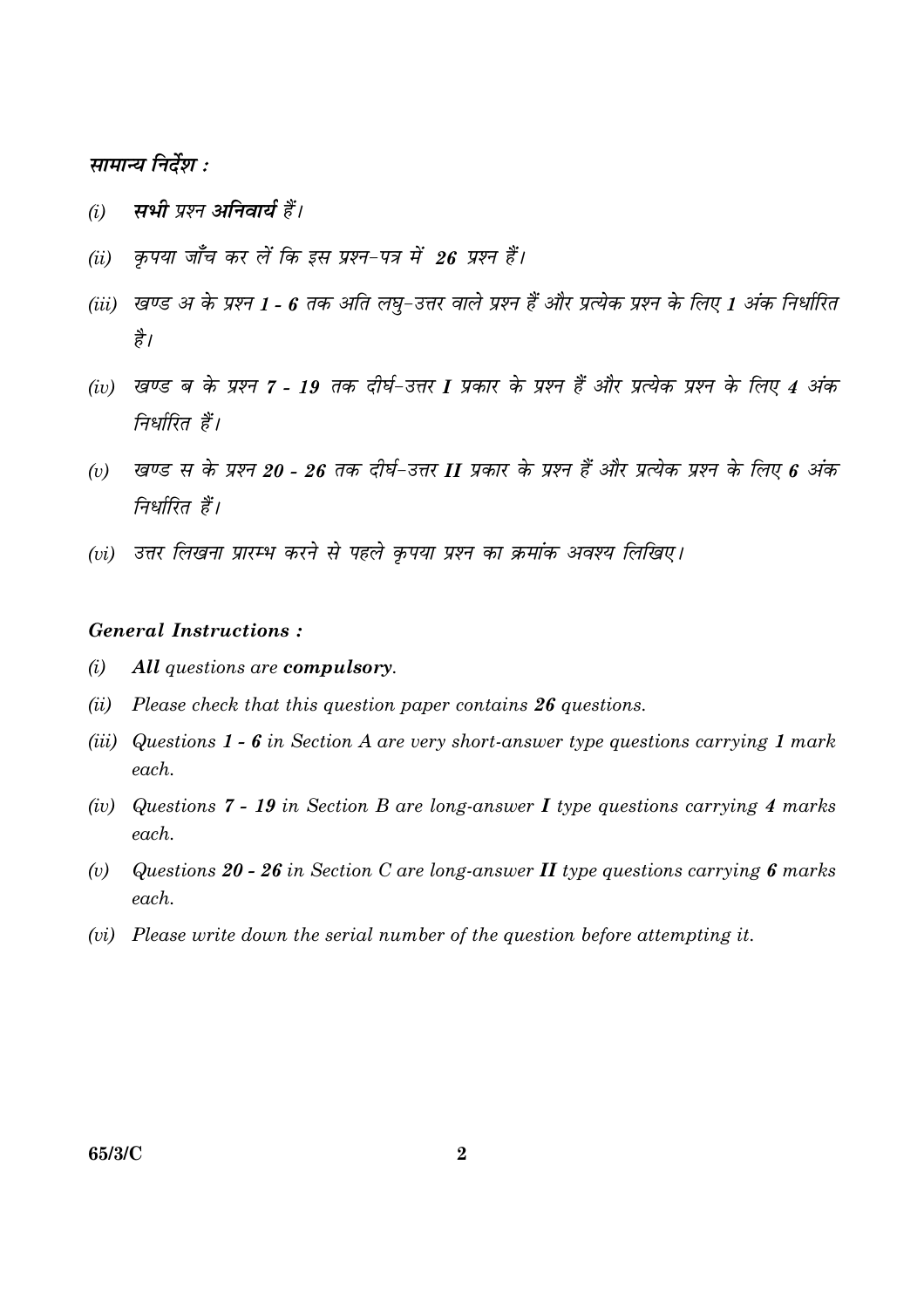#### खण्ड - अ

#### **SECTION - A**

### प्रश्न संख्या 1 से 6 तक प्रत्येक प्रश्न का 1 अंक है।

#### Question numbers 1 to 6 carry 1 mark each.

उस बिंदु का स्थिति सदिश लिखिए जो बिंदुओं, जिनके स्थिति सदिश  $3\overrightarrow{a} - 2\overrightarrow{b}$  तथा  $2\overrightarrow{a} + 3\overrightarrow{b}$  $1.$ है, को मिलाने वाले रेखाखंड को  $2:1$  के अनुपात में बाँटता है।

Write the position vector of the point which divides the join of points with position vectors  $3\overrightarrow{a} - 2\overrightarrow{b}$  and  $2\overrightarrow{a} + 3\overrightarrow{b}$  in the ratio 2 : 1.

उन मात्रक सदिशों की संख्या लिखिए जो सदिशों  $\overrightarrow{a} = 2\hat{i} + \hat{j} + 2\hat{k}$  तथा  $\overrightarrow{b} = \hat{j} + \hat{k}$  दोनों पर  $2.$ लंब हैं।

Write the number of vectors of unit length perpendicular to both the vectors  $\vec{a} = 2\hat{i} + \hat{j} + 2\hat{k}$  and  $\vec{b} = \hat{j} + \hat{k}$ .

उस समतल का सदिश समीकरण ज्ञात कीजिए, जो कि x, y और z-अक्ष पर क्रमश: 3,  $-4$  और  $3.$ 2 अंत:खंड काटता है।

Find the vector equation of the plane with intercepts 3,  $-4$  and 2 on x, y and z-axis respectively.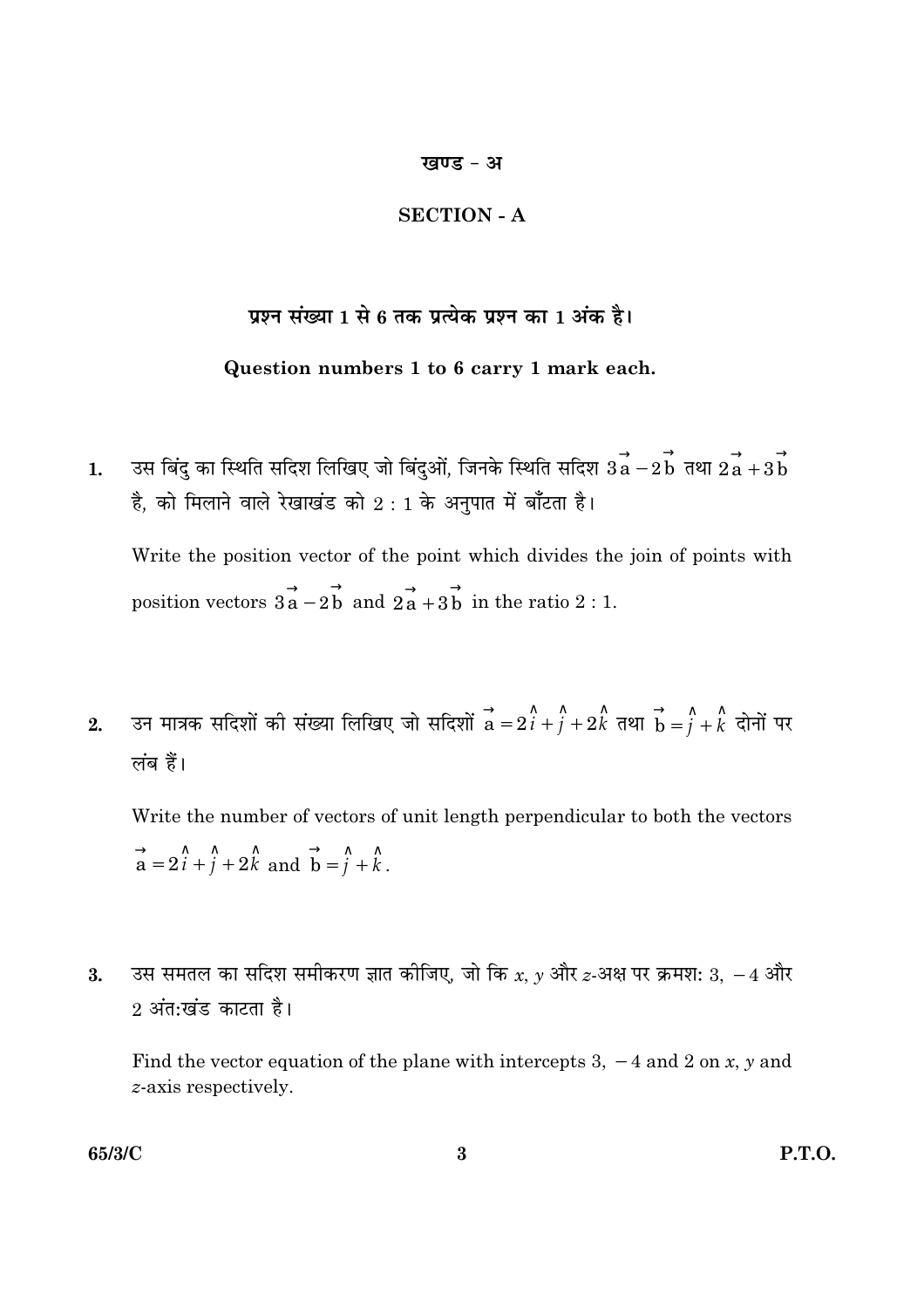4. 
$$
4\pi
$$
  $x \in N$   $\frac{3\pi}{4}$   $\begin{vmatrix} x+3 & -2 \\ -3x & 2x \end{vmatrix} = 8$   $\frac{3}{6}$ ,  $\pi$   $\frac{3\pi}{4}$   $\pi$   $\pi$   $\pi$   $\pi$   $\pi$   $\pi$   $\pi$   $\pi$   $\pi$   $\pi$   $\pi$   $\pi$   $\pi$ 

If  $x \in N$  and  $\begin{vmatrix} x+3 & -2 \\ -3x & 2x \end{vmatrix} = 8$ , then find the value of x.

- प्रारम्भिक स्तंभ संक्रिया  $\mathrm{C}_2 \rightarrow \mathrm{C}_2 + 2 \mathrm{C}_1$  निम्न आव्यूह समीकरण पर लगाइए : 5.
	- $\begin{pmatrix} 2 & 1 \\ 2 & 0 \end{pmatrix} = \begin{pmatrix} 3 & 1 \\ 2 & 0 \end{pmatrix} \begin{pmatrix} 1 & 0 \\ -1 & 1 \end{pmatrix}$

Use elementary column operation  $\mathrm{C}_2 \rightarrow \mathrm{C}_2 + 2 \mathrm{C}_1$  in the following matrix equation :

- $\begin{pmatrix} 2 & 1 \\ 2 & 0 \end{pmatrix} = \begin{pmatrix} 3 & 1 \\ 2 & 0 \end{pmatrix} \begin{pmatrix} 1 & 0 \\ -1 & 1 \end{pmatrix}$
- कोटि  $2\times 2$  के सभी सभंव आव्यूहों की संख्या, जिनका प्रत्येक अवयव 1, 2 अथवा 3 है,  $6.$ लिखिए।

Write the number of all possible matrices of order  $2 \times 2$  with each entry 1, 2 or 3.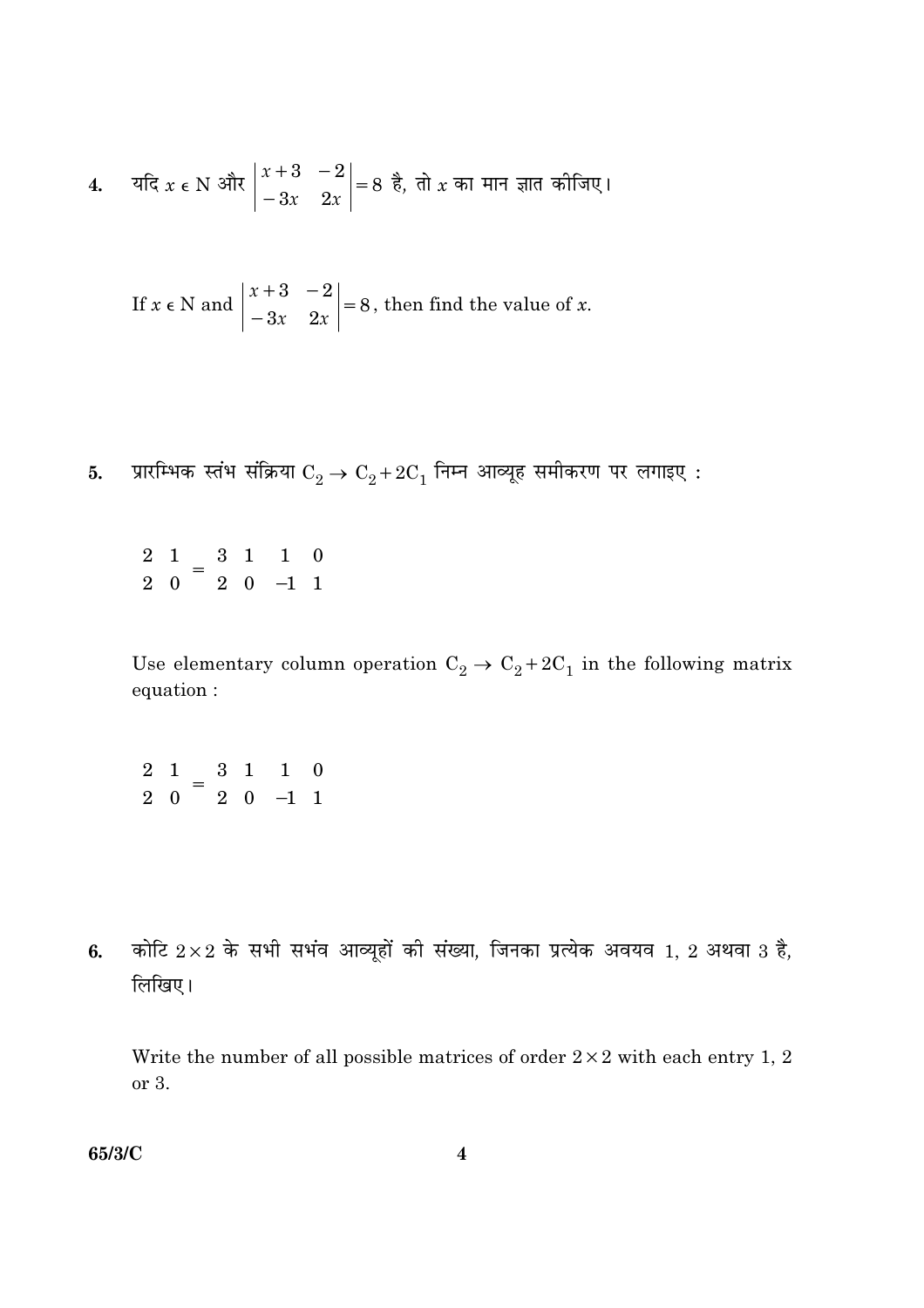#### खण्ड - ब

#### **SECTION - B**

प्रश्न संख्या 7 से 19 तक प्रत्येक प्रश्न के 4 अंक हैं। Question numbers 7 to 19 carry 4 marks each.

7. मान ज्ञात कीजिए : 
$$
\int_{0}^{\frac{\pi}{2}} \frac{\sin^2 x}{\sin x + \cos x} dx
$$

अथवा

मान ज्ञात कीजिए : 
$$
\int_{0}^{\frac{3}{2}} |x \cos \pi x| dx
$$

Evaluate: 
$$
\int_{0}^{\frac{\pi}{2}} \frac{\sin^2 x}{\sin x + \cos x} dx
$$

**OR** 

Evaluate: 
$$
\int_{0}^{\frac{3}{2}} |x \cos \pi x| dx
$$

एक पासा फेंकने के खेल में एक व्यक्ति ₹ 5 जीतता है यदि उसे 4 से बड़ी संख्या प्राप्त होती 8. है अन्यथा वह ₹ 1 हार जाता है। वह व्यक्ति 3 बार पासा फेंकने का निर्णय लेता है लेकिन चार से बड़ी संख्या प्राप्त करने पर खेल छोड़ देता है। मनुष्य द्वारा जीती/हारी जाने वाली राशि की प्रत्याशा ज्ञात कीजिए।

#### अथवा

एक थैले में 4 गेंदें हैं। यादृच्छया दो गेंदें बिना प्रतिस्थापना के निकाली गई और दोनों सफेद पाई गई। इसकी क्या प्रायिकता है कि थैले में सभी गेंदें सफेद हैं?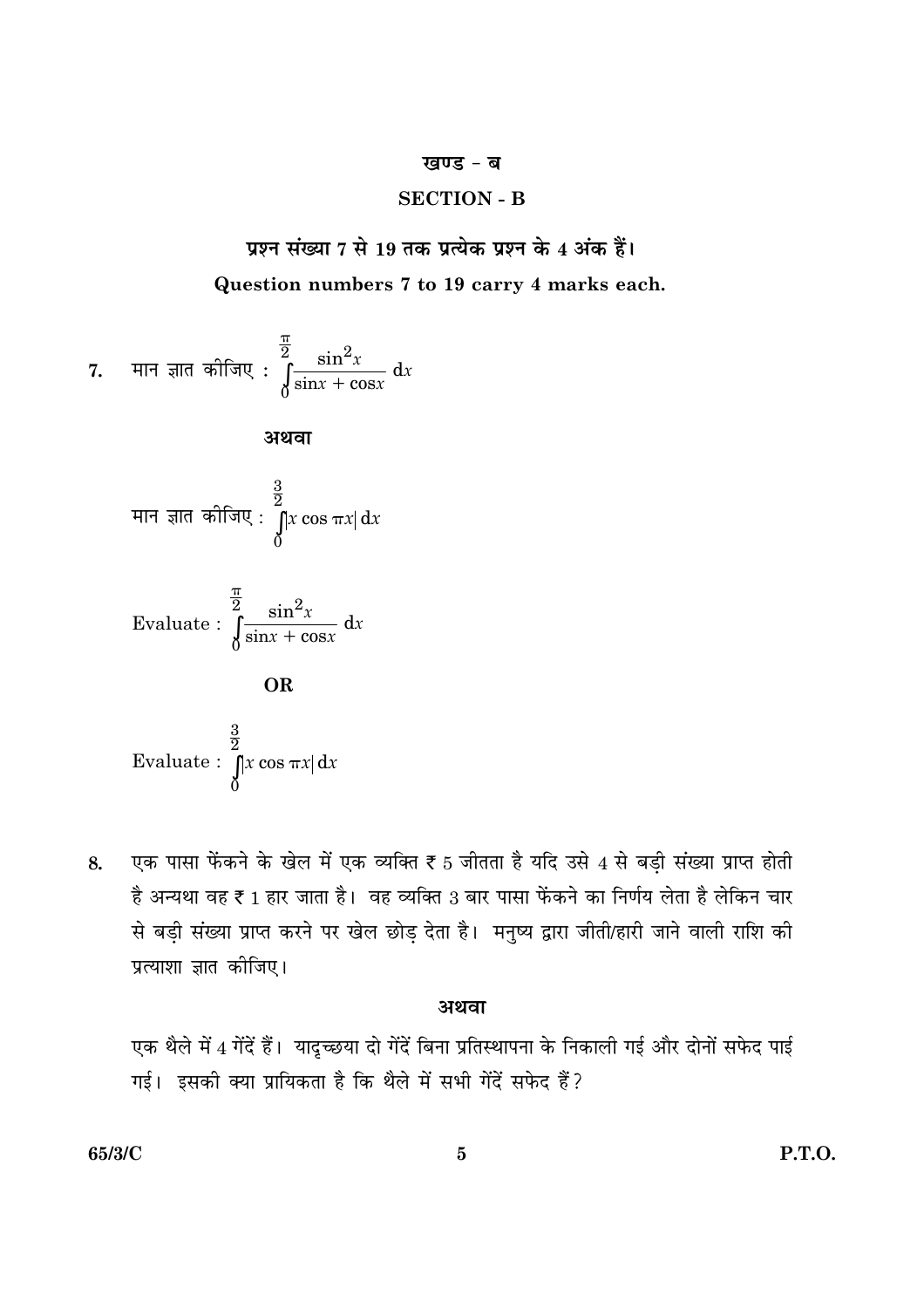In a game, a man wins  $\bar{\xi}$  5 for getting a number greater than 4 and loses  $\bar{\tau}$  1 otherwise, when a fair die is thrown. The man decided to throw a die thrice but to quit as and when he gets a number greater than 4. Find the expected value of the amount he wins/loses.

#### OR.

A bag contains 4 balls. Two balls are drawn at random (without replacement) and are found to be white. What is the probability that all balls in the bag are white?

9. 
$$
\overline{a}
$$
 ज्ञात कोजिए :  $\int \frac{x^2}{x^4 + x^2 - 2} dx$ 

Find: 
$$
\int \frac{x^2}{x^4 + x^2 - 2} dx
$$

10. 
$$
\overline{4}x = a \sin 2t(1 + \cos 2t) \overline{4} \overline{4} y = b \cos 2t(1 - \cos 2t) \overline{5}, \overline{4}t = \frac{\pi}{4} \overline{4}t \frac{dy}{dx} \overline{4} \overline{4} \overline{4} \overline{4} \overline{4} \overline{4} \overline{4} \overline{4} \overline{4} \overline{4} \overline{4} \overline{4} \overline{4} \overline{4} \overline{4} \overline{4} \overline{4} \overline{4} \overline{4} \overline{4} \overline{4} \overline{4} \overline{4} \overline{4} \overline{4} \overline{4} \overline{4} \overline{4} \overline{4} \overline{4} \overline{4} \overline{4} \overline{4} \overline{4} \overline{4} \overline{4} \overline{4} \overline{4} \overline{4} \overline{4} \overline{4} \overline{4} \overline{4} \overline{4} \overline{4} \overline{4} \overline{4} \overline{4} \overline{4} \overline{4} \overline{4} \overline{4} \overline{4} \overline{4} \overline{4} \overline{4} \overline{4} \overline{4} \overline{4} \overline{4} \overline{4} \overline{4} \overline{4} \overline{4} \overline{4} \overline{4} \overline{4} \overline{4} \overline{4} \overline{4} \overline{4} \overline{4} \overline{4} \overline{4} \overline{4} \overline{4} \overline{4} \overline{4} \overline{4} \overline{4} \overline{4} \overline{4} \overline{4} \overline{4} \overline{4} \overline{4} \overline{4} \overline{4} \overline{4} \overline{4} \overline{4} \overline{4} \overline{4} \overline{4} \overline{4} \overline{4} \overline{4} \overline{4} \overline{4} \overline{4} \overline{4} \overline{4} \overline{4} \overline{4} \overline{4} \overline{4} \overline{4} \overline{4} \overline{4} \overline{4} \overline{4} \overline{4} \
$$

 $\mathbf{I}$ 

उस बिंदु के निर्देशांक कीजिए जहाँ पर बिंदुओं  $A(3, 4, 1)$  और  $B(5, 1, 6)$  से होकर जाने वाली 11. रेखा XZ समतल को प्रतिच्छेद करती है। वह कोण भी ज्ञात कीजिए जो यह रेखा XZ समतल के साथ बनाती है।

Find the coordinates of the point where the line through the points  $A(3, 4, 1)$ and  $B(5, 1, 6)$  crosses the XZ plane. Also find the angle which this line makes with the XZ plane.

12. ज्ञात कोजिए :  $\int (3x+1)\sqrt{4-3x-2x^2} dx$ 

Find: 
$$
\int (3x+1)\sqrt{4-3x-2x^2} dx
$$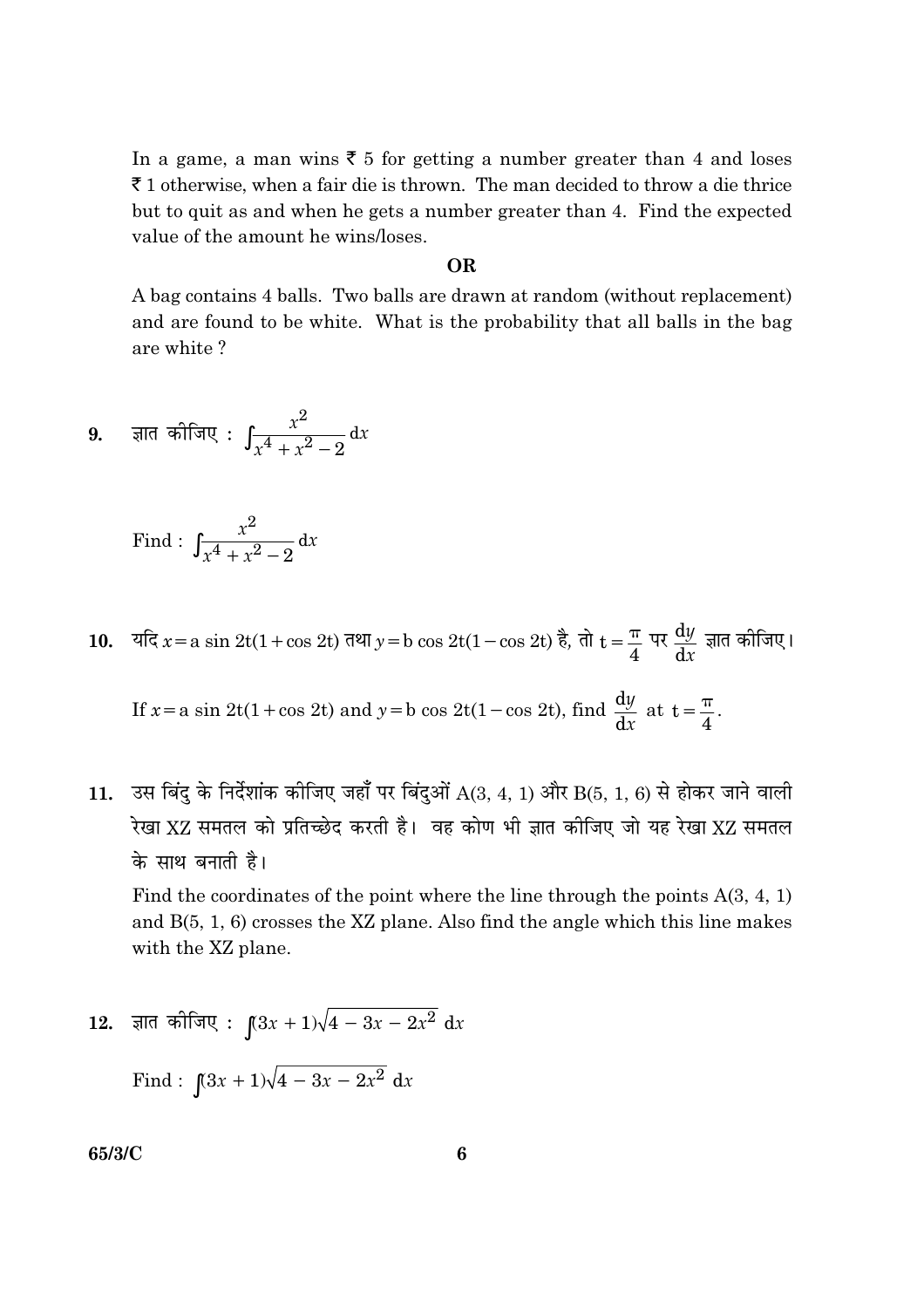- 13. यदि वक्र  $y^2 = ax^3 + b$  के बिंदु (2, 3) पर स्पर्श रेखा का समीकरण  $y = 4x 5$  है, तो a तथा b के मान ज्ञात कीजिए। The equation of tangent at (2, 3) on the curve  $y^2 = ax^3 + b$  is  $y = 4x - 5$ . Find the values of a and b.
- 14. एक ट्स्ट ने दो प्रकार के बाण्ड (अनुबंध पत्र) में धन निवेशित किया। पहले बाण्ड में  $10\%$ ब्याज और दूसरे बाण्ड में 12% ब्याज मिलता है। ट्रस्ट को ₹ 2,800 कुल ब्याज प्राप्त हुआ। परन्तु यदि ट्रस्ट ने अदला-बदली करके बाण्डों में धन लगाया होता, तो उसे ₹ 100 कम ब्याज प्राप्त होता। आव्यह विधि से ज्ञात कोजिए कि ट्रस्ट ने कितना धन निवेशित किया। प्राप्त ब्याज को हेल्पऐज इंडिया में दान किया जाएगा। इस प्रश्न में कौन-सा मुल्य दर्शाया गया है? A trust invested some money in two type of bonds. The first bond pays 10% interest and second bond pays 12% interest. The trust received  $\bar{\epsilon}$  2,800 as interest. However, if trust had interchanged money in bonds, they would have got  $\bar{\tau}$  100 less as interest. Using matrix method, find the amount invested by the trust. Interest received on this amount will be given to Helpage India as donation. Which value is reflected in this question?
- $15.$  अवकल समीकरण को हल कीजिए:

$$
y + x\frac{dy}{dx} = x - y\frac{dy}{dx}
$$
  
Solve the differential equation :

$$
y + x\frac{\mathrm{d}y}{\mathrm{d}x} = x - y\frac{\mathrm{d}y}{\mathrm{d}x}
$$

**16.** एक समांतर चतुर्भुज की दो आसन्न भुजाएँ  $2\hat{i} - 4\hat{j} - 5\hat{k}$  और  $2\hat{i} + 2\hat{j} + 3\hat{k}$  हैं। इसके दोनों विकर्णों के समांतर दो मात्रक सदिश ज्ञात कीजिए। विकर्णों के सदिशों का प्रयोग करके समांतर चतुर्भुज का क्षेत्रफल ज्ञात कीजिए।

The two adjacent sides of a parallelogram are  $2\hat{i} - 4\hat{j} - 5\hat{k}$  and  $2\hat{i} + 2\hat{j} + 3\hat{k}$ . Find the two unit vectors parallel to its diagonals. Using the diagonal vectors, find the area of the parallelogram.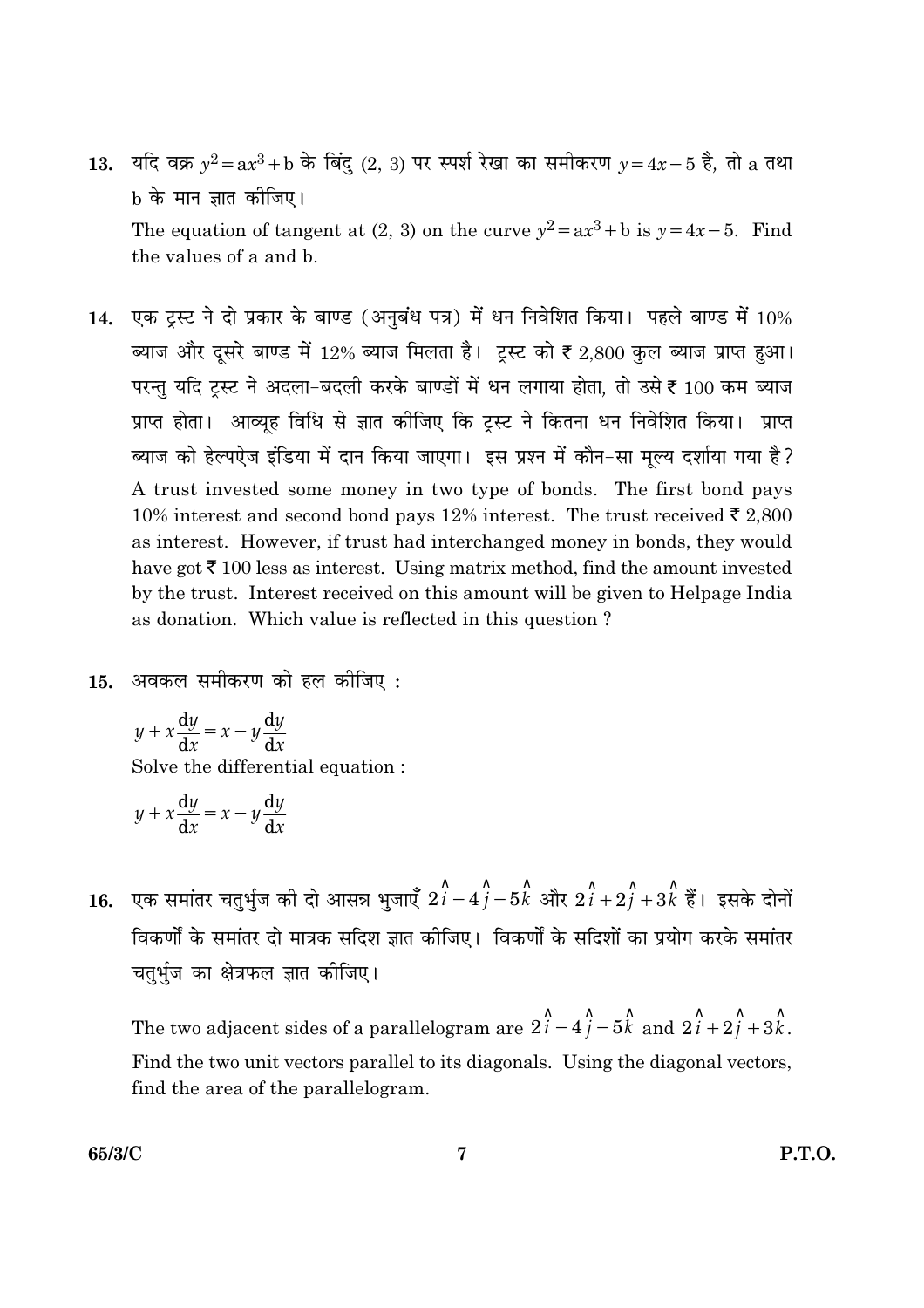17.  $x \stackrel{.}{\sim}$  हिल कीजिए:  $\sin^{-1}x + \sin^{-1}(1-x) = \cos^{-1}x$ 

#### अथवा

यदि 
$$
\cos^{-1}\frac{x}{a} + \cos^{-1}\frac{y}{b} = \alpha
$$
 है, तो सिद्ध कीजिए कि  $\frac{x^2}{a^2} - 2\frac{xy}{ab}\cos\alpha + \frac{y^2}{b^2} = \sin^2\alpha$  है।

Solve the equation for  $x : \sin^{-1}x + \sin^{-1}(1-x) = \cos^{-1}x$ 

OR

If  $\cos^{-1}\frac{x}{a} + \cos^{-1}\frac{y}{b} = \alpha$ , prove that  $\frac{x^2}{a^2} - 2\frac{xy}{ab}\cos\alpha + \frac{y^2}{b^2} = \sin^2\alpha$ 

18.  $x^{\text{sin}x} + (\text{sin}x)^{\cos x}$  का  $x$  के सापेक्ष अवकलन कीजिए।

#### अथवा

यदि 
$$
y = 2 \cos(\log x) + 3 \sin(\log x)
$$
 है, तो सिद्ध कीजिए कि  $x^2 \frac{d^2y}{dx^2} + x \frac{dy}{dx} + y = 0$  है।

Differentiate  $x^{\text{sin}x} + (\text{sin}x)^{\cos x}$  with respect to x.

#### **OR**

If 
$$
y = 2\cos(\log x) + 3\sin(\log x)
$$
, prove that  $x^2 \frac{d^2y}{dx^2} + x \frac{dy}{dx} + y = 0$ .

19. द्वितीय चतुर्थांश में ऐसे वृत्तों के कुल का अवकल समीकरण ज्ञात कीजिए जो निर्देशांक अक्षों को स्पर्श करते हैं।

Form the differential equation of the family of circles in the second quadrant and touching the coordinate axes.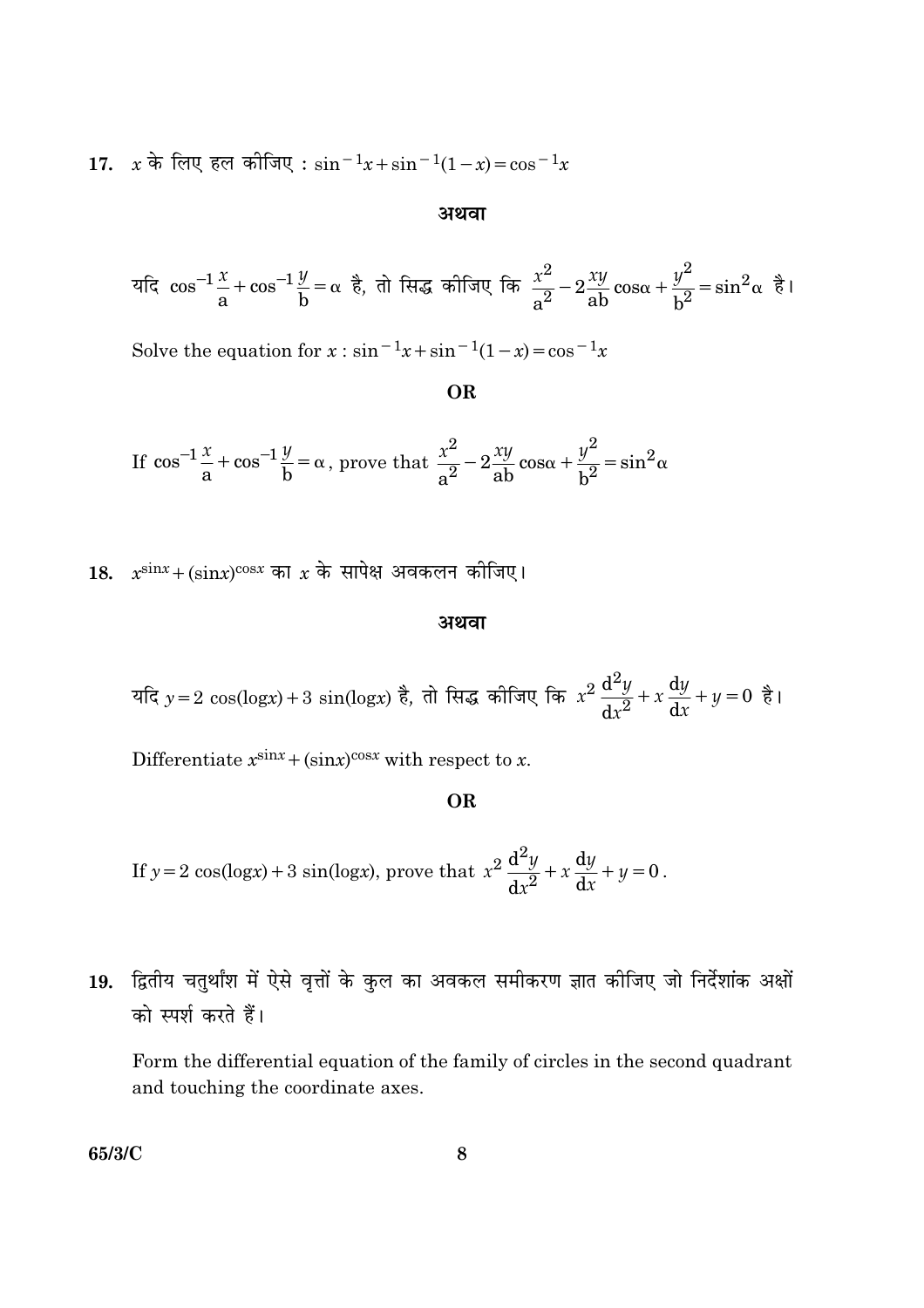#### खण्ड - स

#### **SECTION - C**

#### प्रश्न संख्या 20 से 26 तक प्रत्येक प्रश्न के 6 अंक हैं।

#### Question numbers 20 to 26 carry 6 marks each.

- 20. सिद्ध कीजिए कि वक्र  $y^2 = 4x$  और  $x^2 = 4y$ , उस वर्ग के क्षेत्रफल को तीन बराबर भागों में बाँटते हैं जो कि रेखाओं  $x=0$ ,  $x=4$ ,  $y=4$  और  $y=0$  द्वारा परिबद्ध है। Prove that the curves  $y^2 = 4x$  and  $x^2 = 4y$  divide the area of square bounded by  $x=0$ ,  $x=4$ ,  $y=4$  and  $y=0$  into three equal parts.
- 21. दर्शाइए कि एक द्विआधारी संक्रिया जो  $A = \mathbf{R} \{-1\}$  पर सभी a, b  $\epsilon A$  के लिए  $a*b = a + b + ab$  द्वारा परिभाषित है क्रम विनिमेय तथा साहर्चय है। A में \* का तत्समक अवयव ज्ञात कीजिए तथा सिद्ध कीजिए कि A का प्रत्येक अवयव व्युत्क्रमणीय है। Show that the binary operation \* on  $A = \mathbf{R} - \{-1\}$  defined as  $a^*b = a + b + ab$ for all  $a, b \in A$  is commutative and associative on A. Also find the identity element of  $*$  in A and prove that every element of A is invertible.
- 22. सारणिकों के गुणधर्मों का प्रयोग कर सिद्ध कीजिए कि  $\Delta ABC$  एक समद्विबाहु त्रिभुज है यदि

1 1<br>
1 + cosA 1 + cosB 1 + cosC = 0  $\frac{3}{6}$  |<br>
cos<sup>2</sup>A + cosA cos<sup>2</sup>B + cosB cos<sup>2</sup>C + cosC =

#### अथवा

एक दुकानदार के पास तीन विभिन्न प्रकार के पेन 'A', 'B' और 'C' हैं। मीनू ने प्रत्येक प्रकार का एक-एक पेन कुल ₹ 21 में खरीदा। जीवन ने 'A' प्रकार के 4 पेन, 'B' प्रकार के 3 पेन और 'C' प्रकार के 2 पेन ₹ 60 में खरीदे जबकि शिखा ने 'A' प्रकार के 6 पेन, 'B' प्रकार के 2 पेन और 'C' प्रकार के 3 पेन ₹ 70 में खरीदे। आव्यूह विधि से प्रत्येक प्रकार के पेन का मूल्य ज्ञात कीजिए।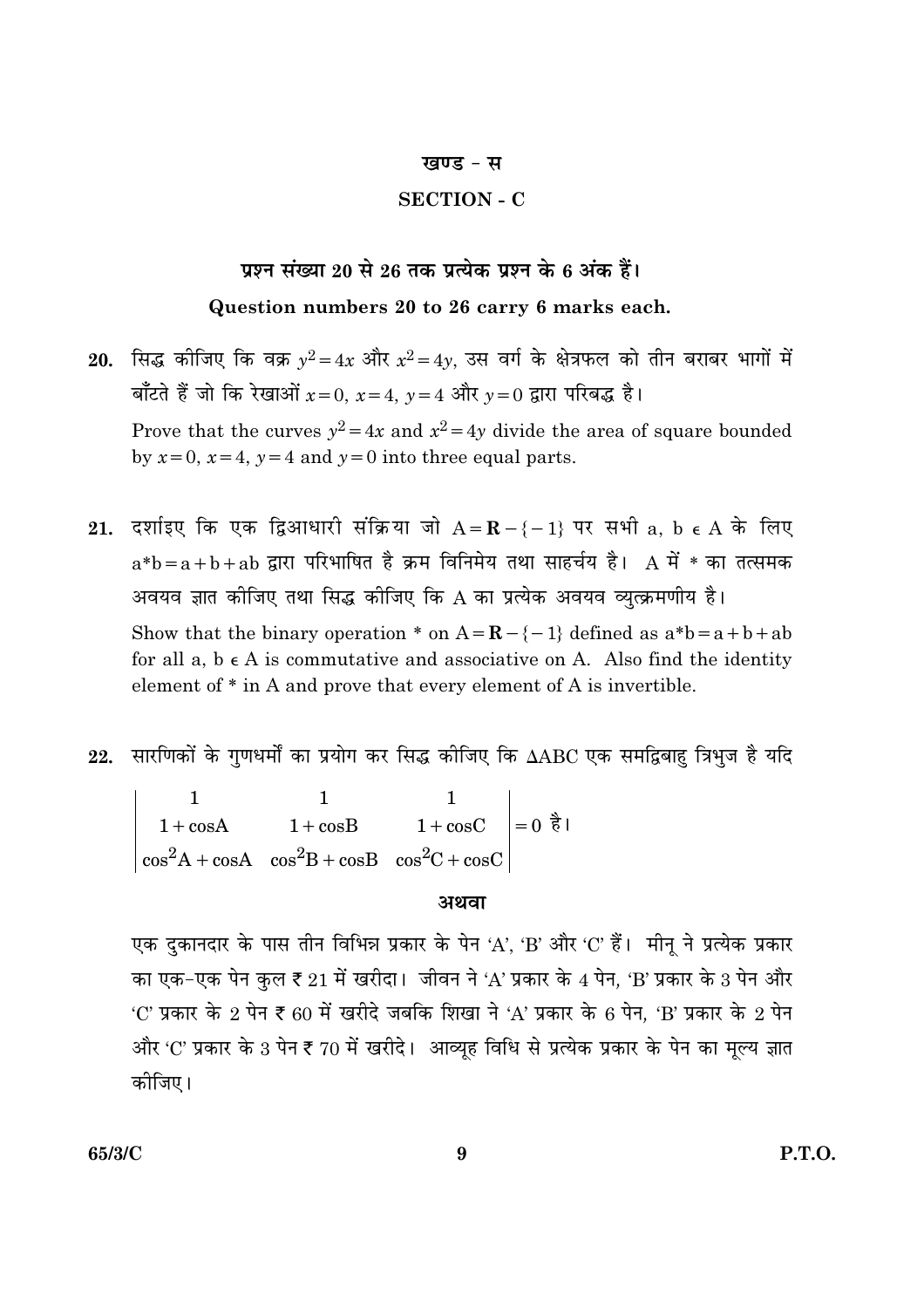Using properties of determinants, show that  $\triangle ABC$  is isosceles if:

1 1<br>1+cosA 1+cosB 1+cosC = 0<br>cos<sup>2</sup>A + cosA cos<sup>2</sup>B + cosB cos<sup>2</sup>C + cosC = **OR** 

A shopkeeper has 3 varieties of pens 'A', 'B' and 'C'. Meenu purchased 1 pen of each variety for a total of  $\overline{\xi}$  21. Jeevan purchased 4 pens of 'A' variety, 3 pens of 'B' variety and 2 pens of 'C' variety for  $\bar{\mathfrak{c}}$  60. While Shikha purchased 6 pens of 'A' variety, 2 pens of 'B' variety and 3 pens of 'C' variety for  $\overline{\xi}$  70. Using matrix method, find cost of each variety of pen.

- 23. दो प्रकार के खाद 'A' और 'B' हैं। 'A' में 12% नाइटोजन और 5% फास्फोरिक एसिड है जबकि 'B' में 4% नाइट्रोजन और 5% फास्फोरिक एसिड है। मिट्टी के स्थिति परीक्षण के बाद किसान को ज्ञात हुआ कि उसे फसल के लिए कम से कम 12 कि.ग्रा. नाइट्रोजन और 12 कि.ग्रा. फास्फोरिक एसिड की आवश्यकता है। यदि 'A' का मूल्य ₹ 10 प्रति कि.ग्रा. और 'B' का मूल्य ₹ 8 प्रति कि.ग्रा. है तो आलेख द्वारा परिकलित कीजिए कि उसे प्रत्येक प्रकार की कितनी खाद प्रयोग करनी चाहिए कि कम से कम कीमत में पोषक तत्वों की आवश्यकता पूरी हो जाए। There are two types of fertilisers 'A' and 'B'. 'A' consists of 12% nitrogen and 5% phosphoric acid whereas 'B' consists of 4% nitrogen and 5% phosphoric acid. After testing the soil conditions, farmer finds that he needs at least 12 kg of nitrogen and 12 kg of phosphoric acid for his crops. If 'A' costs  $\bar{\tau}$  10 per kg and 'B' cost  $\bar{\xi}$  8 per kg, then graphically determine how much of each type of fertiliser should be used so that nutrient requirements are met at a minimum cost.
- 24. बिंदु P, जिसका स्थिति सदिश  $2\hat{i}+3\hat{j}+4\hat{k}$  है से समतल  $\overrightarrow{r}$  . $\left(2\hat{i}+\hat{j}+3\hat{k}\right)-26=0$  पर खींचे गए लम्ब के पाद का स्थिति सदिश तथा लम्बवत् दूरी ज्ञात कीजिए। तल में P का प्रतिबिम्ब भी ज्ञात कीजिए। Find the position vector of the foot of perpendicular and the perpendicular distance from the point P with position vector  $2\hat{i} + 3\hat{j} + 4\hat{k}$  to the plane  $\vec{r}$ ,  $(2\hat{i} + \hat{j} + 3\hat{k})$  – 26 = 0. Also find image of P in the plane.